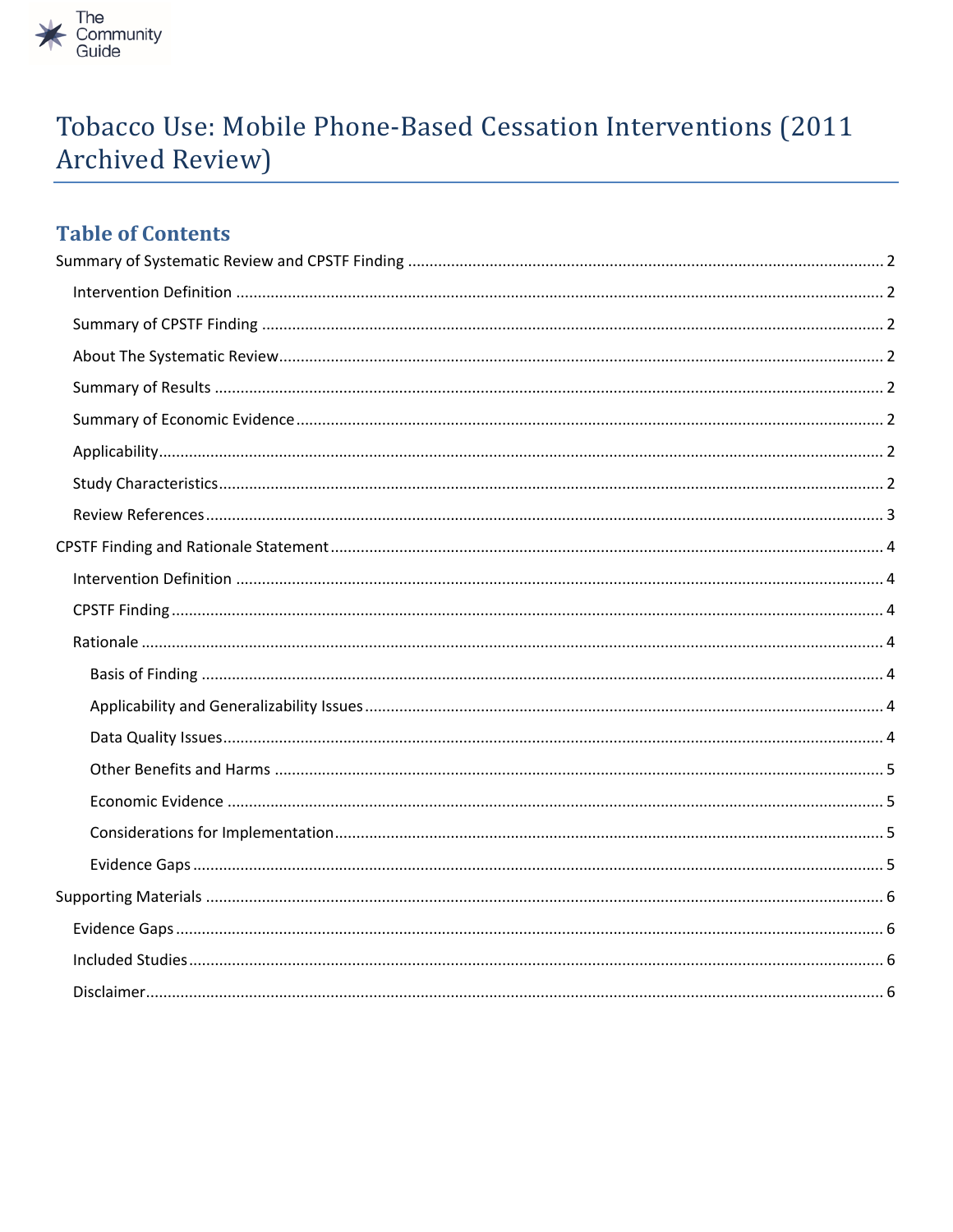

# **Summary of Systematic Review and CPSTF Finding**

### <span id="page-1-1"></span><span id="page-1-0"></span>**Intervention Definition**

Mobile phone-based cessation interventions use interactive features to deliver evidence-based information, strategies, and behavioral support directly to tobacco users who want to quit. Typically, participants receive text messages that support their quit attempt, with message content changing over the course of the intervention.

Content may be developed or adapted for specific populations and communities. Messages may be tailored for individuals based on computer algorithms that match messages to information provided by the participant. Programs may be automated, and they may include text responses provided on demand to participants who feel an urge to smoke.

Mobile phone-based interventions may be used alone or with additional interventions.

## <span id="page-1-2"></span>**Summary of CPSTF Finding**

The Community Preventive Services Task Force (CPSTF) recommends mobile phone-based interventions for tobacco cessation to increase tobacco use abstinence among people who want to quit.

## <span id="page-1-3"></span>**About The Systematic Review**

The CPSTF finding is based on evidence published in 2009 (Whittaker et al., search period through December 2008) combined with more recent evidence (search period December 2008–August 2011).

The systematic review was conducted on behalf of the CPSTF by a team of specialists in systematic review methods, and in research, practice, and policy related to reducing tobacco use and secondhand smoke exposure.

### <span id="page-1-4"></span>**Summary of Results**

The systematic review included six studies.

- Mobile phone interventions used alone increased cessation rates by a median of 2.9 percentage points at six months (3 studies).
- Mobile phone interventions used in combination with internet-based components increased cessation rates by a median of 9 percentage points at six months (3 studies).

### <span id="page-1-5"></span>**Summary of Economic Evidence**

An economic review of this intervention did not find any relevant studies.

### <span id="page-1-6"></span>**Applicability**

Applicability of the CPSTF finding to U.S. settings and populations is unclear and requires additional research. This is especially true for populations with disparities in tobacco use or access to cessation services and for older adults.

# <span id="page-1-7"></span>**Study Characteristics**

- Studies were conducted in Norway, New Zealand, and the United Kingdom.
- All six included studies were randomized controlled trials and assessed self-reported (4 studies) or biochemically verified (2 studies) cessation outcomes at 6- or 12-month follow-up.

Tobacco Use: Mobile Phone-Based Cessation Interventions (2011 Archived Review)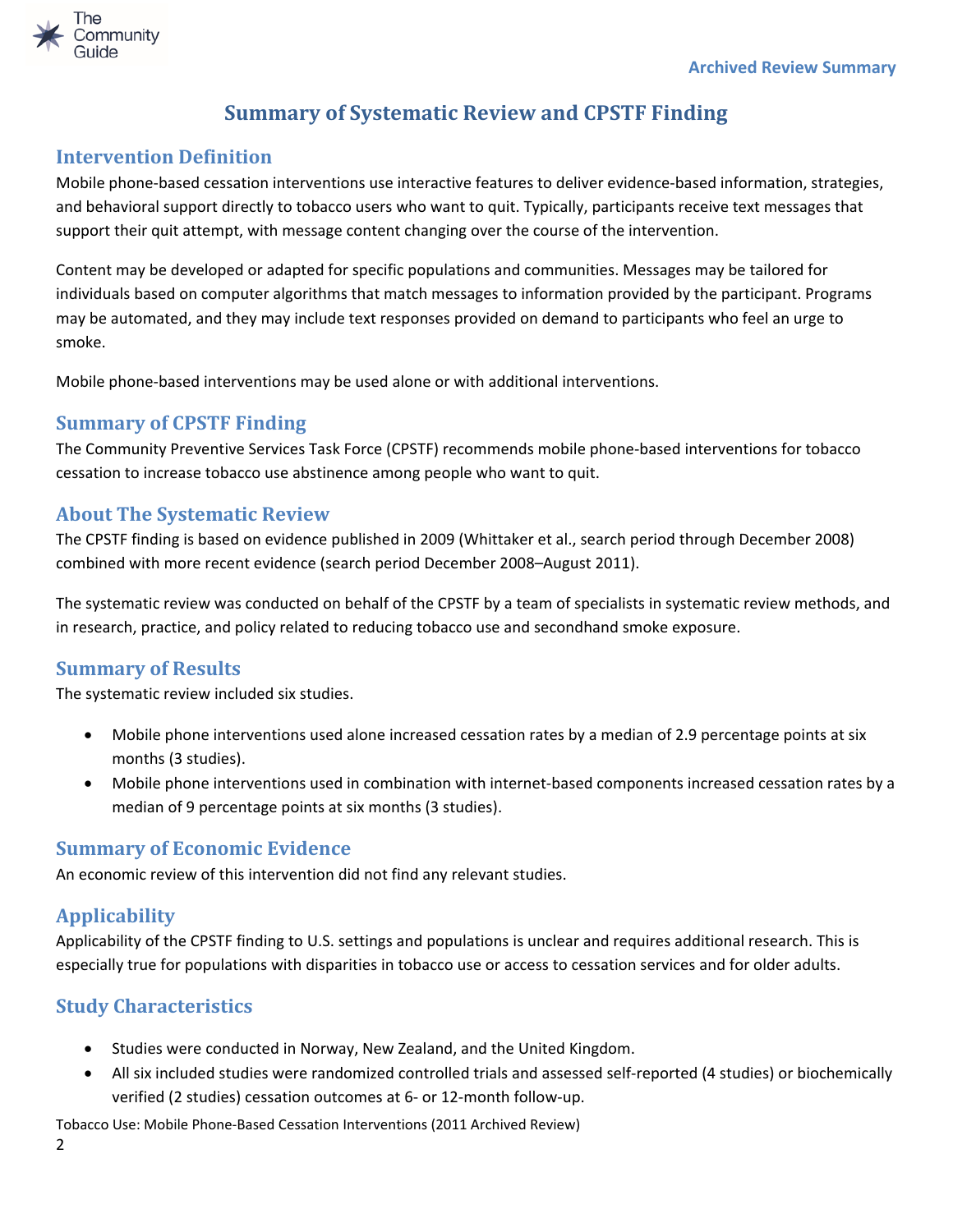

- The median loss to follow-up rate was 10%.
- One study included nicotine replacement therapy, which was provided to participants in both the intervention and comparison groups.

#### <span id="page-2-0"></span>**Review References**

Whittaker R, Borland R, Bullen C, et al. Mobile phone-based interventions for smoking cessation. *Cochrane Database of Systematic Reviews* 2009, Issue 4, Art. No.: CD006611. DOI: 10.1002/14651858.CD006611. pub2.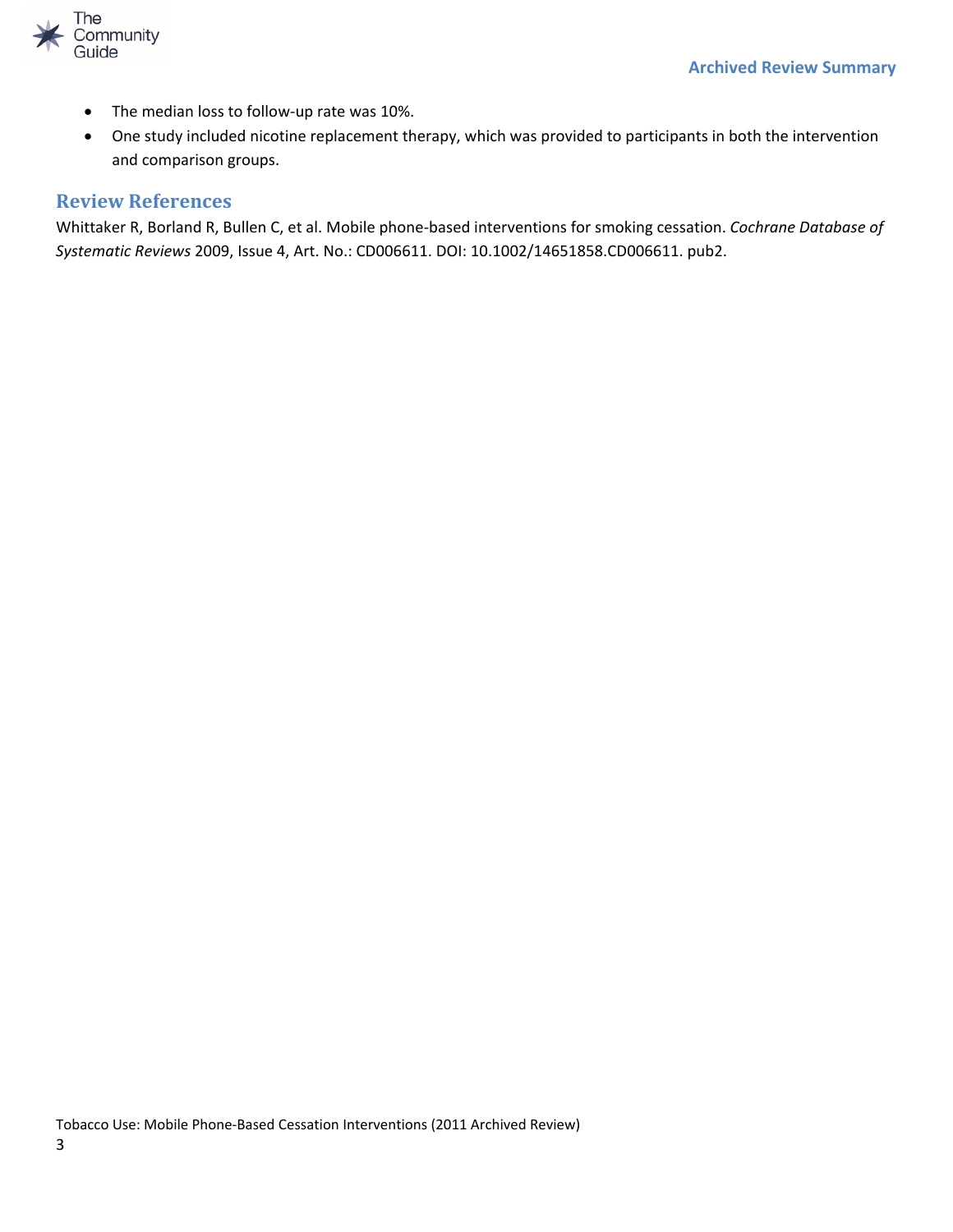<span id="page-3-0"></span>

# **CPSTF Finding and Rationale Statement**

#### <span id="page-3-1"></span>**Intervention Definition**

Mobile phone-based cessation interventions use interactive features to deliver evidence-based information, strategies, and behavioral support directly to tobacco users interested in quitting. Typically, participants receive text messages that support their quit attempt, and the message content changes over the course of the intervention. Content may be developed or adapted for specific populations and communities. Messages may be tailored for individuals based on computer algorithms that match messages to information provided by the participant. Programs may be automated, and they may include text responses provided on demand to participants encountering urges to smoke. Mobile phonebased interventions may be coordinated with additional interventions, such as Internet-based cessation services or provision of medications.

#### <span id="page-3-2"></span>**CPSTF Finding (December 2011)**

The Community Preventive Services Task Force recommends mobile phone-based interventions for tobacco cessation based on sufficient evidence of effectiveness in increasing tobacco use abstinence among people interested in quitting. Evidence was considered sufficient based on findings from six studies in which mobile phone-based interventions were implemented alone or in combination with Internet-based interventions.

### <span id="page-3-3"></span>**Rationale**

#### <span id="page-3-4"></span>**Basis of Finding**

The Task Force finding is based on studies identified in a previous systematic review (Whittaker et al. 2009, search period through December 2008) combined with studies identified in an updated search for this review (search period December 2008 through August 2011). Primary evidence for the Task Force finding comes from six studies that evaluated the effectiveness of interventions using automated text messages for recruited participants willing to make a quit attempt. In three studies, mobile phone text messaging was the primary cessation support intervention. The median difference in cessation rates at 6 months was an improvement of 2.9 percentage points (range of values: +1.7 percentage points to +4.9 percentage points). In the other three studies, mobile phone messages were complemented by Internet-based components. The median difference in cessation rates at 6 months or longer was an improvement of 9 percentage points (range of values: -1.2 percentage points to +13.3 percentage points). Only one study included nicotine replacement therapy, which was provided to participants in both the intervention and comparison groups.

#### <span id="page-3-5"></span>**Applicability and Generalizability Issues**

The included trials were conducted in Norway, New Zealand, and the United Kingdom. Although the included studies collected information on age, race/ethnicity, and socioeconomic status (SES), cessation outcomes were not stratified on these user characteristics. Applicability of the evidence on effectiveness in these studies to U.S. settings and populations (especially to populations with disparities in tobacco use and access to cessation services) is unclear and requires additional investigation. Recruitment rates for older tobacco users were low; thus, applicability of this evidence to older users is unclear.

#### <span id="page-3-6"></span>**Data Quality Issues**

All six included studies were randomized controlled trials and assessed self-reported (four studies) or biochemically verified (two studies) cessation outcomes at 6- or 12-month follow-up. The median loss to follow-up rate was 10% (range of values: 5% to 27%).

Reducing Tobacco Use and Secondhand Smoke Exposure: Internet-Based Cessation Interventions (2011 Archived Review) 4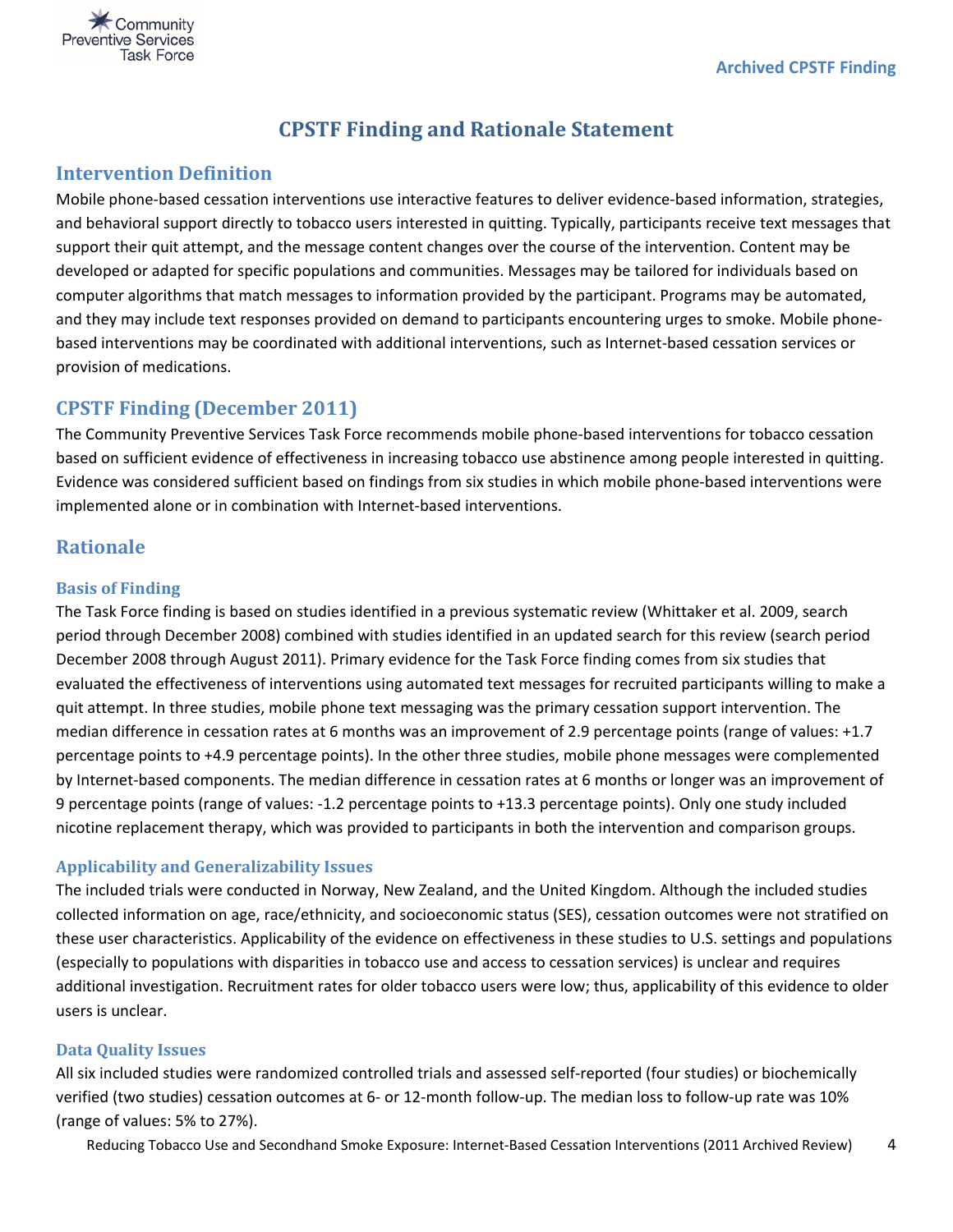

#### <span id="page-4-0"></span>**Other Benefits and Harms**

No substantial other benefits or harms were identified.

#### <span id="page-4-1"></span>**Economic Evidence**

This updated review did not identify any published studies providing an assessment of the economic costs and benefits of mobile phone-based interventions for tobacco cessation.

#### <span id="page-4-2"></span>**Considerations for Implementation**

Mobile phone-based interventions can be targeted to specific populations, automated to provide tailored content to individual users, and should be scalable to system resources and user demand. However, these interventions require ongoing advertising and service promotion to ensure use. Although the emergence of smartphones will provide opportunities to coordinate additional cessation support around short text or video message-based interventions, most mobile cessation applications currently available to smartphone users do not provide, inform, or link to evidence-based treatments such as counseling, quitlines, and medications.

Barriers to the use of these interventions include concerns about the technologies (matching program, network, and user capabilities) and the protections required to ensure confidentiality of participant information.

#### <span id="page-4-3"></span>**Evidence Gaps**

Because of limited information specific to the U.S., additional intervention implementation research assessing both effectiveness and economic efficiency in U.S. settings and populations is needed. Although the published studies provide some information on recruitment of study participants, an economic evaluation of a sustained effort to promote the service and to recruit tobacco-using participants is also needed. Future intervention research should involve health departments and organizations, health care systems, and quitline services to enable comparisons of use, effectiveness, and economic efficiency across these different implementation settings.